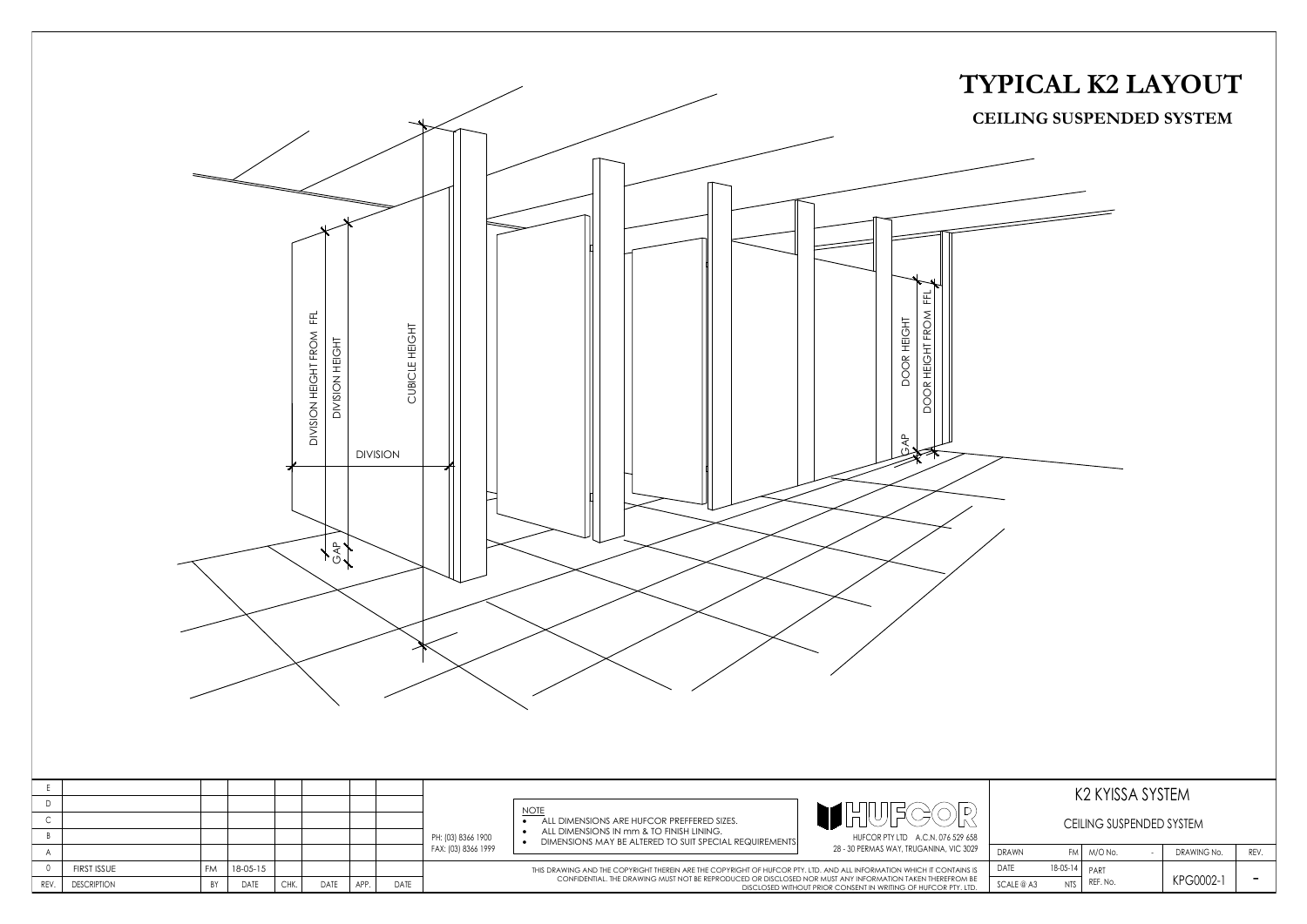| K2 KYISSA SYSTEM      |            |          |  |             |      |  |  |  |  |
|-----------------------|------------|----------|--|-------------|------|--|--|--|--|
| <b>TYPICAL LAYOUT</b> |            |          |  |             |      |  |  |  |  |
| <b>DRAWN</b>          | FM         | M/O No.  |  | DRAWING No. | REV. |  |  |  |  |
| DATE                  | $18-05-14$ | PART     |  |             |      |  |  |  |  |
| SCALE @ A3            | <b>NTS</b> | REF. No. |  | KPG0002-2   |      |  |  |  |  |



| C | 13mm |           |  |  |  |
|---|------|-----------|--|--|--|
| h | 18mm | KPG0002-3 |  |  |  |
|   | 33mm |           |  |  |  |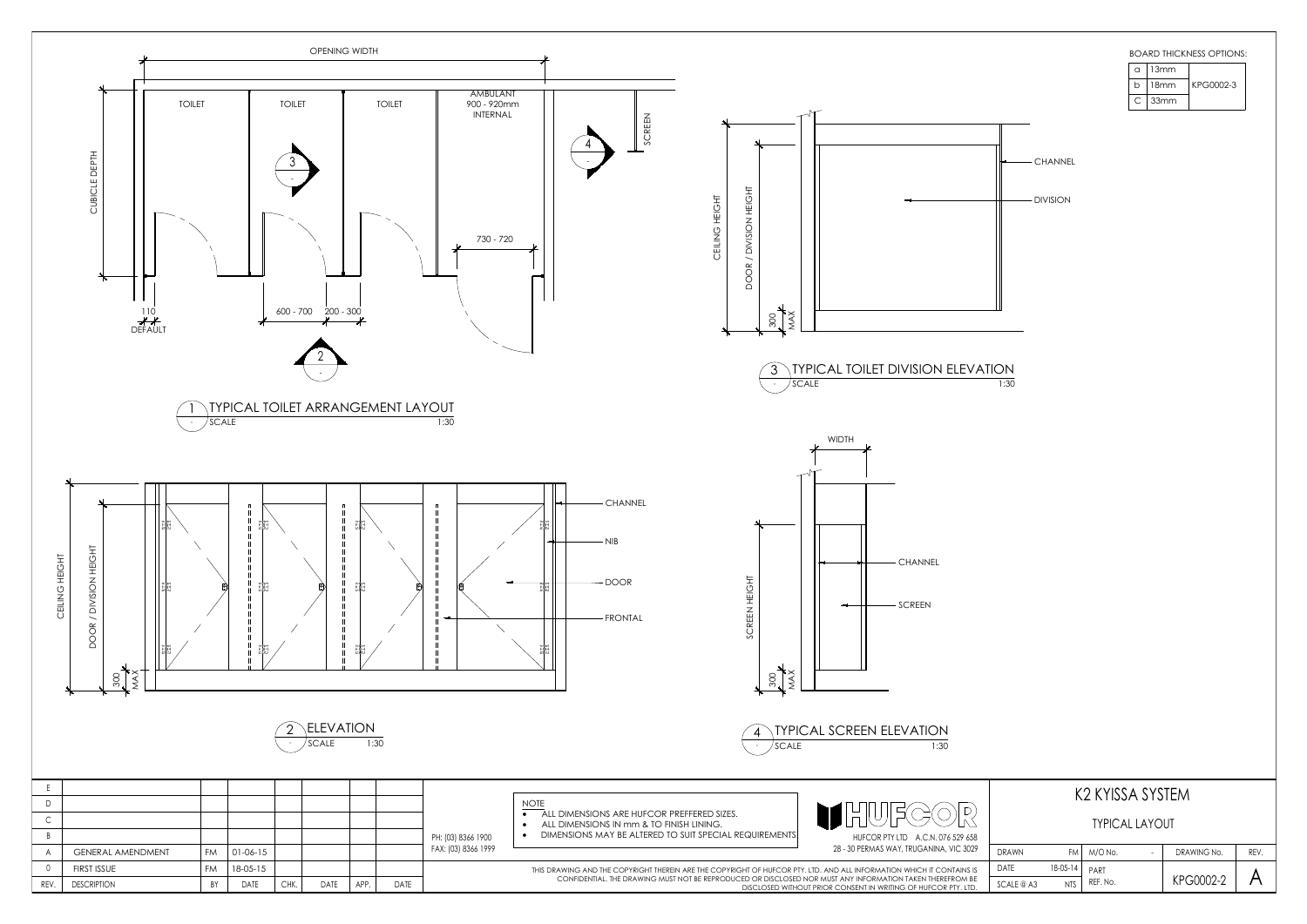|                    |    |             |      |      |      |      |                     |                                                                                                                                                                             |                                 | KI KYISSA SYSTEM                     |  |             |      |
|--------------------|----|-------------|------|------|------|------|---------------------|-----------------------------------------------------------------------------------------------------------------------------------------------------------------------------|---------------------------------|--------------------------------------|--|-------------|------|
|                    |    |             |      |      |      |      |                     |                                                                                                                                                                             |                                 |                                      |  |             |      |
|                    |    |             |      |      |      |      |                     |                                                                                                                                                                             | FRONTAL BOARD THICKNESS OPTIONS |                                      |  |             |      |
|                    |    |             |      |      |      |      | PH: (03) 8366 1900  | HUFCOR PTY LTD A.C.N. 076 529 658                                                                                                                                           |                                 |                                      |  |             |      |
|                    |    |             |      |      |      |      | FAX: (03) 8366 1999 | 28 - 30 PERMAS WAY, TRUGANINA, VIC 3029                                                                                                                                     | <b>DRAWN</b>                    | $FM$ $M/O$ No.                       |  | DRAWING No. | REV. |
| <b>FIRST ISSUE</b> | FM | 18-05-15    |      |      |      |      |                     | THIS DRAWING AND THE COPYRIGHT THEREIN ARE THE COPYRIGHT OF HUFCOR PTY. LTD. AND ALL INFORMATION WHICH IT CONTAINS IS                                                       | DATE                            | $18-05-14$ PART                      |  |             |      |
| <b>DESCRIPTION</b> |    | <b>DATE</b> | CHK. | DATE | APP. | DATE |                     | CONFIDENTIAL. THE DRAWING MUST NOT BE REPRODUCED OR DISCLOSED NOR MUST ANY INFORMATION TAKEN THEREFROM BE<br>DISCLOSED WITHOUT PRIOR CONSENT IN WRITING OF HUFCOR PTY. LTD. |                                 | REF. No.<br><b>NTS</b><br>SCALE @ A3 |  | KPG0002-3   |      |

FCL 10MM (3/8")<br>
THREADED ADDREADED ADHESIVE TAPE<br>
TOUBLE SIDED ADHESIVE TAPE<br>
S/16" HT BOLTS & NUTS<br>
10mm (3/8")<br>
THREADED RODS<br>
SET IN FRONTAL<br>
TO TO TO SLAB ABOVE<br>
THREADED RODS<br>
THEADED ROD SLAB ABOVE